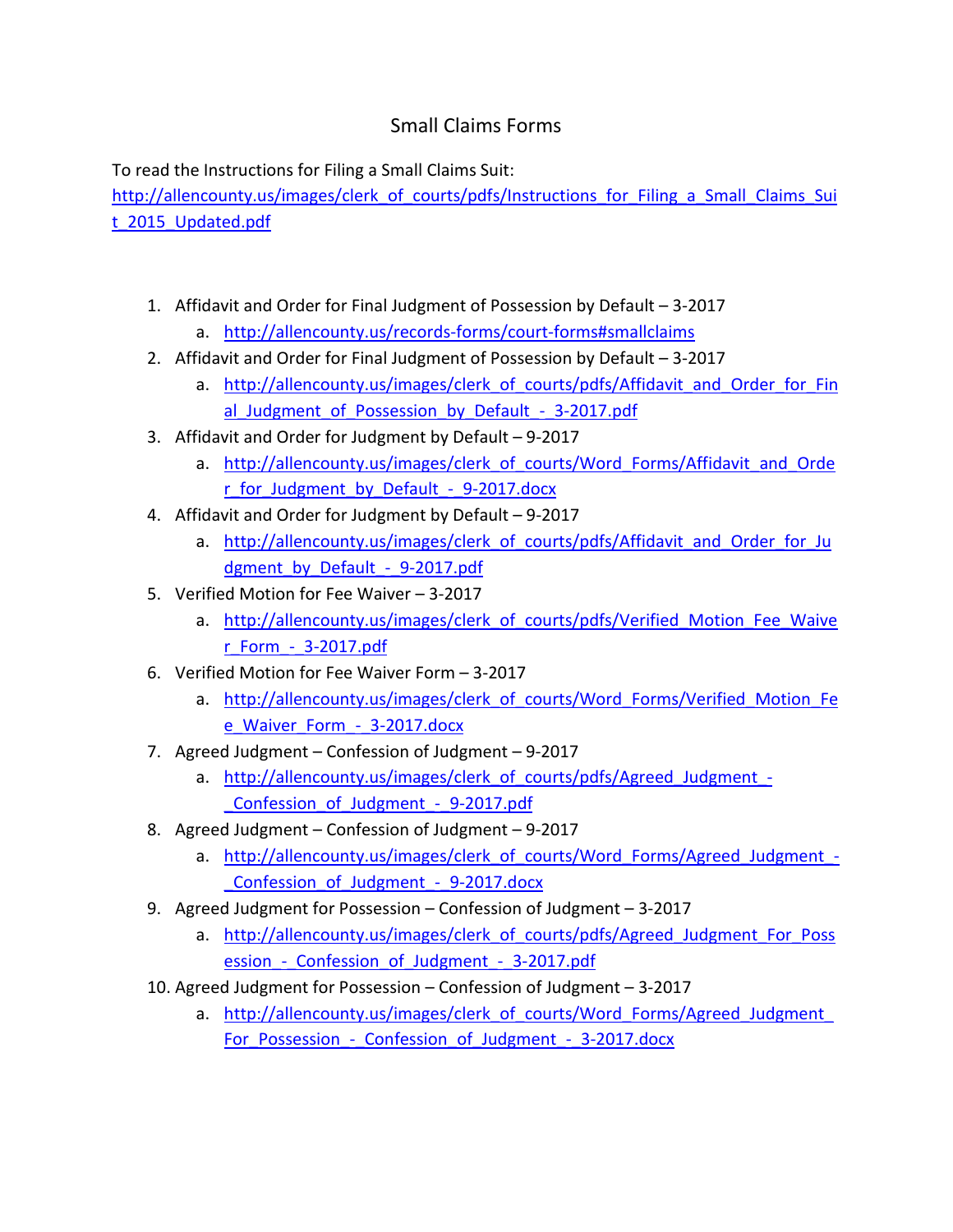- 11. Appearance for Self-Represented Person in Small Claims 3-2017
	- a. http://allencounty.us/images/clerk of courts/pdfs/Appearance for Self-Represented Person in Small Claims - 3-2017.pdf
- 12. Appearance for Self-Represented Person in Small Claims 3-2017
	- a. http://allencounty.us/images/clerk of courts/Word Forms/Appearance for Sel f-Represented Person in Small Claims - 3-2017.docx
- 13. Attachment Recall 2015
	- a. [http://allencounty.us/images/clerk\\_of\\_courts/pdfs/Attachment\\_Recall-](http://allencounty.us/images/clerk_of_courts/pdfs/Attachment_Recall-_2015.pdf) [\\_2015.pdf](http://allencounty.us/images/clerk_of_courts/pdfs/Attachment_Recall-_2015.pdf)
- 14. Attachment Recall 2015
	- a. http://allencounty.us/images/clerk of courts/Word Forms/Attachment Recall-[\\_2015.doc](http://allencounty.us/images/clerk_of_courts/Word_Forms/Attachment_Recall-_2015.doc)
- 15. Banking Institution Garnishment Order 9-2017
	- a. http://allencounty.us/images/clerk of courts/pdfs/Banking Institution Garnish ment Order - 9-2017.pdf
- 16. Banking Institution Garnishment Order 9-2017
	- a. http://allencounty.us/images/clerk of courts/Word Forms/Banking Institution Garnishment Order - 9-2017.doc
- 17. Certificate of Issuance of Summons 2017
	- a. http://allencounty.us/images/clerk of courts/pdfs/Certificate of Issuance of S [ummons\\_-\\_2017.pdf](http://allencounty.us/images/clerk_of_courts/pdfs/Certificate_of_Issuance_of_Summons_-_2017.pdf)
- 18. Certificate of Issuance of Summons 2017
	- a. http://allencounty.us/images/clerk of courts/Word Forms/Certificate of Issua nce\_of\_Summons -\_2017.docx
- 19. Chronological Case Summary (CCS) Entry Sheet 12-2017
	- a. http://allencounty.us/images/clerk of courts/pdfs/Chronological Case Summa [ry\\_-\\_12-2017.pdf](http://allencounty.us/images/clerk_of_courts/pdfs/Chronological_Case_Summary_-_12-2017.pdf)
- 20. Contempt Citation 3/2017
	- a. http://allencounty.us/images/clerk of courts/pdfs/Contempt Citation 3-[2017.pdf](http://allencounty.us/images/clerk_of_courts/pdfs/Contempt_Citation_-_3-2017.pdf)
- 21. Contempt Citation 3-2017
	- a. http://allencounty.us/images/clerk of courts/Word Forms/Contempt Citation [\\_-\\_3-2017.docx](http://allencounty.us/images/clerk_of_courts/Word_Forms/Contempt_Citation_-_3-2017.docx)
- 22. Exemption Claim and Request for Hearing 2015
	- a. http://allencounty.us/images/clerk of courts/pdfs/Exemption Claim and Requ est for Hearing-2015.pdf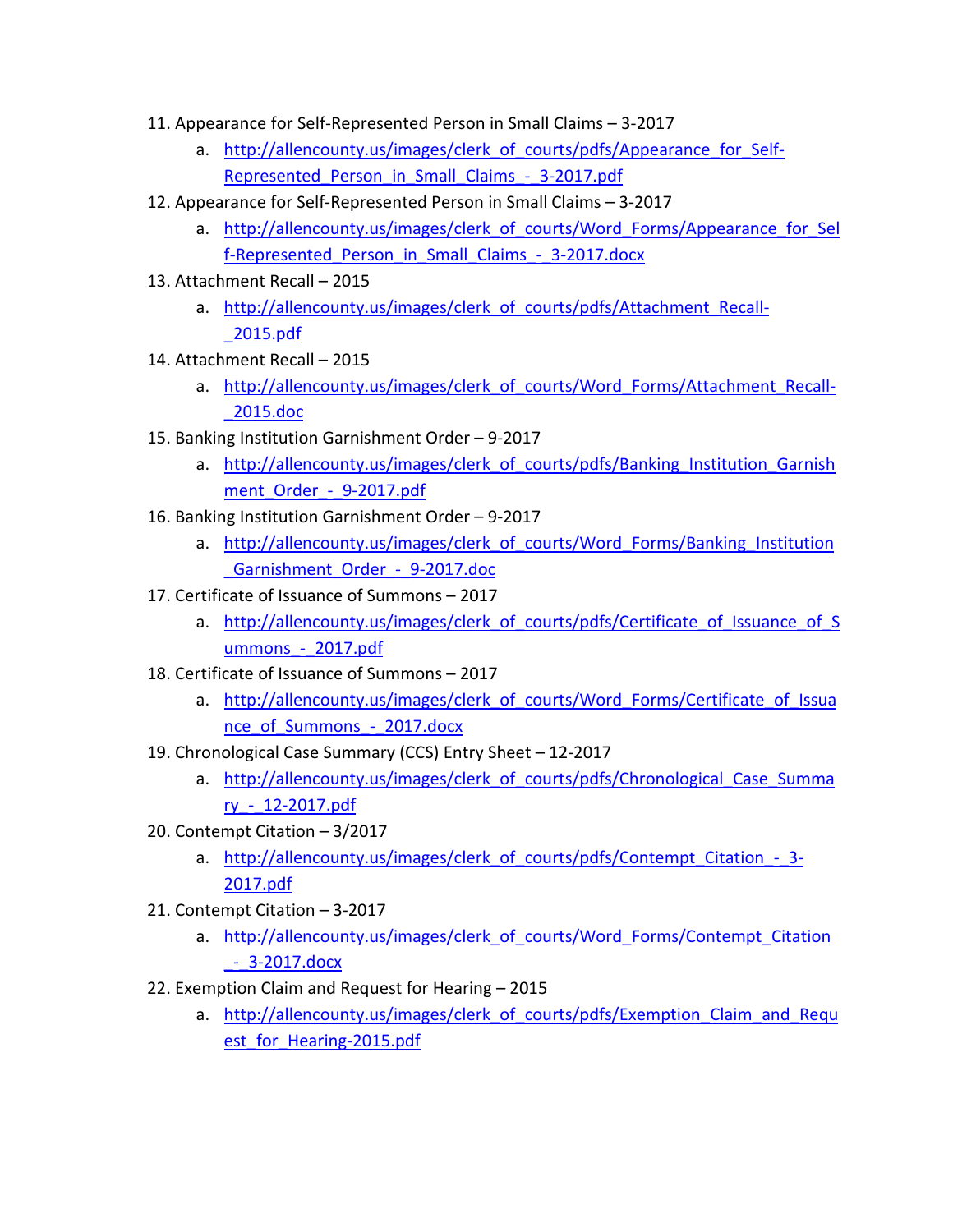- 23. Garnishment Order 9-2017
	- a. http://allencounty.us/images/clerk of courts/pdfs/Garnishment Order- 9-[2017.pdf](http://allencounty.us/images/clerk_of_courts/pdfs/Garnishment_Order-_9-2017.pdf)
- 24. Garnishment Order 9-2017
	- a. http://allencounty.us/images/clerk of courts/Word Forms/Garnishment Order [-\\_9-2017.doc](http://allencounty.us/images/clerk_of_courts/Word_Forms/Garnishment_Order-_9-2017.doc)
- 25. Instructions for Filing a Small Claims Suit
	- a. http://allencounty.us/images/clerk of courts/pdfs/Instructions for Filing a S [mall\\_Claims\\_Suit\\_2017.pdf](http://allencounty.us/images/clerk_of_courts/pdfs/Instructions_for_Filing_a_Small_Claims_Suit_2017.pdf)
- 26. Interrogatories Propounded to Garnishee Defendant 3-2017
	- a. [http://allencounty.us/images/clerk\\_of\\_courts/pdfs/Interrogatories\\_Propounded](http://allencounty.us/images/clerk_of_courts/pdfs/Interrogatories_Propounded_to_Garnishee_Defendant-_3-2017.pdf) to Garnishee Defendant- 3-2017.pdf
- 27. Interrogatories Propounded to Garnishee Defendant 3-2017
	- a. [http://allencounty.us/images/clerk\\_of\\_courts/Word\\_Forms/Interrogatories\\_Pro](http://allencounty.us/images/clerk_of_courts/Word_Forms/Interrogatories_Propounded_to_Garnishee_Defendant-_3-2017.doc) pounded to Garnishee Defendant- 3-2017.doc
- 28. Interrogatories Propounded to Garnishee Defendant Financial Institution 2015
	- a. http://allencounty.us/images/clerk of courts/pdfs/Interrogatories Propounded [\\_to\\_Garnishee\\_Defendant\\_Depository\\_Financial\\_Institution-\\_2015.pdf](http://allencounty.us/images/clerk_of_courts/pdfs/Interrogatories_Propounded_to_Garnishee_Defendant_Depository_Financial_Institution-_2015.pdf)
- 29. Motion and Order for Dismissal 3-2017
	- a. http://allencounty.us/images/clerk of courts/pdfs/Motion and Order for Dis [missal\\_-\\_3-2017.pdf](http://allencounty.us/images/clerk_of_courts/pdfs/Motion_and_Order_for_Dismissal_-_3-2017.pdf)
- 30. Motion and Order for Dismissal 3-2017
	- a. http://allencounty.us/images/clerk of courts/Word Forms/Motion and Order for Dismissal - 3-2017.docx
- 31. Motion to Set Aside Default Judgment 2016
	- a. http://allencounty.us/images/clerk of courts/pdfs/Motion to Set Aside Defau [lt\\_Judgment-\\_2016.pdf](http://allencounty.us/images/clerk_of_courts/pdfs/Motion_to_Set_Aside_Default_Judgment-_2016.pdf)
- 32. Notice of Claim 5-2017
	- a. http://allencounty.us/images/clerk of courts/pdfs/Notice of Claim- 5-[2017.pdf](http://allencounty.us/images/clerk_of_courts/pdfs/Notice_of_Claim-_5-2017.pdf)
- 33. Notice of Claim 5/2017
	- a. http://allencounty.us/images/clerk of courts/Word Forms/Notice of Claim-[\\_5-2017.doc](http://allencounty.us/images/clerk_of_courts/Word_Forms/Notice_of_Claim-_5-2017.doc)
- 34. Order to Release Body Attachment 2015
	- a. http://allencounty.us/images/clerk of courts/pdfs/Order to Release Body Att [achment-\\_2015.pdf](http://allencounty.us/images/clerk_of_courts/pdfs/Order_to_Release_Body_Attachment-_2015.pdf)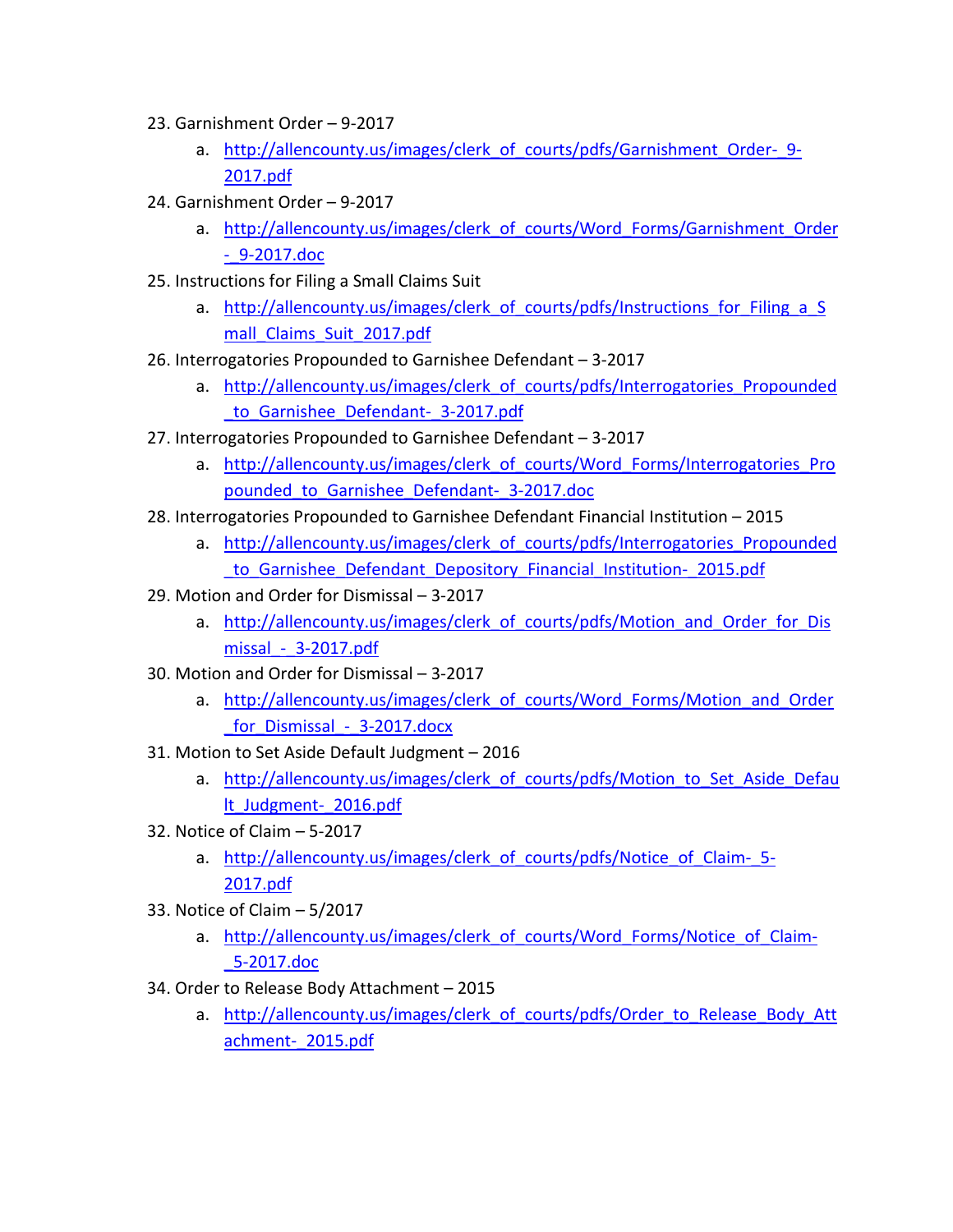- 35. Payment Guidelines for Employers and Wage Withholders 2015
	- a. http://allencounty.us/images/clerk of courts/pdfs/Payment Guidelines for E mployers and Wage Withholders- 2015.pdf
- 36. Payment Guidelines for Garnishee Defendant 2015
	- a. http://allencounty.us/images/clerk of courts/pdfs/Payment Guidelines for Ga [rnishee\\_Def-\\_2015.pdf](http://allencounty.us/images/clerk_of_courts/pdfs/Payment_Guidelines_for_Garnishee_Def-_2015.pdf)
- 37. Post Judgment Payment Agreement 2015
	- a. http://allencounty.us/images/clerk of courts/pdfs/Post Judgment Payment A [greement-\\_2015.pdf](http://allencounty.us/images/clerk_of_courts/pdfs/Post_Judgment_Payment_Agreement-_2015.pdf)
- 38. Release of Judgment 2015
	- a. http://allencounty.us/images/clerk of courts/pdfs/Release of Judgment -[\\_2015.pdf](http://allencounty.us/images/clerk_of_courts/pdfs/Release_of_Judgment_-_2015.pdf)
- 39. Request for Issuance of a Body Attachment 2015
	- a. http://allencounty.us/images/clerk of courts/pdfs/Request for Issuance of a [Body\\_Attachment-\\_2015.pdf](http://allencounty.us/images/clerk_of_courts/pdfs/Request_for_Issuance_of_a_Body_Attachment-_2015.pdf)
- 40. Resolution 2015
	- a. [http://allencounty.us/images/clerk\\_of\\_courts/pdfs/Resolution-\\_2015.pdf](http://allencounty.us/images/clerk_of_courts/pdfs/Resolution-_2015.pdf)
- 41. Return of Service of Summons 2017
	- a. http://allencounty.us/images/clerk of courts/Word Forms/Return of Service of Summons - 4-2017.doc.docx
- 42. Return of Service of Summons 2017
	- a. [http://allencounty.us/images/clerk\\_of\\_courts/pdfs/Return\\_of\\_Service\\_of\\_Sum](http://allencounty.us/images/clerk_of_courts/pdfs/Return_of_Service_of_Summons_-_4-2017.pdf) [mons\\_-\\_4-2017.pdf](http://allencounty.us/images/clerk_of_courts/pdfs/Return_of_Service_of_Summons_-_4-2017.pdf)
- 43. Subpoena 2015
	- a. [http://allencounty.us/images/clerk\\_of\\_courts/pdfs/Subpoena-\\_2015.pdf](http://allencounty.us/images/clerk_of_courts/pdfs/Subpoena-_2015.pdf)
- 44. Verification of Ownership 2017
	- a. http://allencounty.us/images/clerk of courts/pdfs/Verification of Ownership -[\\_4-2017.pdf](http://allencounty.us/images/clerk_of_courts/pdfs/Verification_of_Ownership_-_4-2017.pdf)
- 45. Verification of Ownership 2017
	- a. http://allencounty.us/images/clerk of courts/Word Forms/Verification of Ow nership - 4-2017.docx
- 46. Verified Motion and Order for Pro Supp to Defendant 3-2017
	- a. http://allencounty.us/images/clerk of courts/pdfs/Verified Motion Pro Supp Order\_Notice\_ - 3-2017.pdf
- 47. Verified Motion and Order for Pro Supp to Defendant 3-2017
	- a. http://allencounty.us/images/clerk of courts/Word Forms/Verified Motion Pr o Supp Order Notice - 3-2017.docx